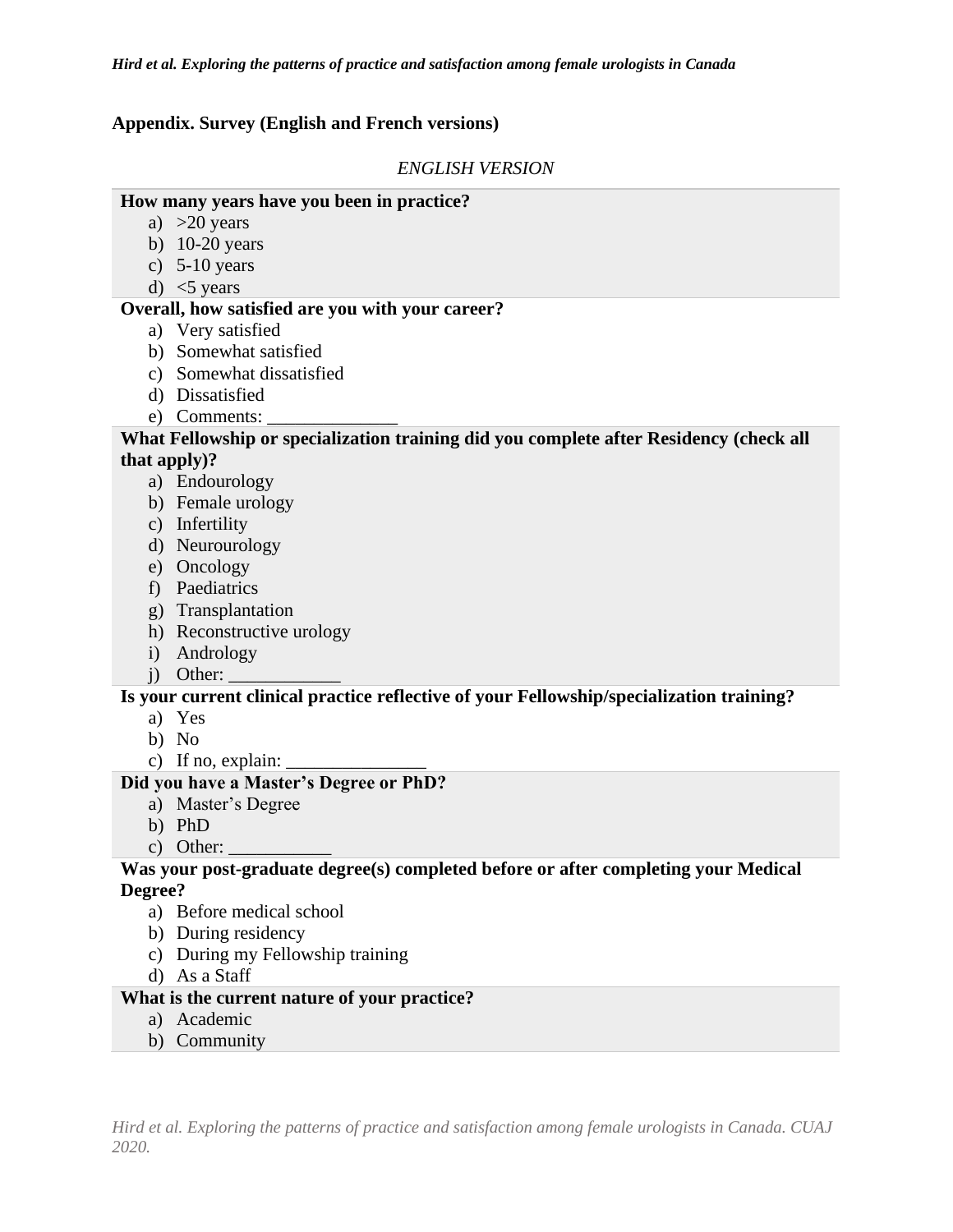# **What is your Academic title?**

- a) None
- b) Lecturer
- c) Assistant professor
- d) Associate professor
- e) Full professor
- f) Other:

**Were you ever in academic practice previously and have since transitioned to community practice?**

- a) Yes
- b) No
- c) What made you make this change?

**Were you ever in community practice previously and have since transitioned to academic practice?**

- a) Yes
- b) No
- c) What made you make this change?

# **Approximately how many hours do you work per week?**

#### a)

**Approximately how many hours do you spend in the OR per week (cystoscopy time not included)?**

 $a)$ 

**Approximately how many days per week do you spend at work?**

a)

**How many hours do you work in comparison to you male counterparts?**

- a) More
- b) Less
- c) The same

### **How much OR time do you have in comparison to you male counterparts?**

- a) More
- b) Less
- c) Significantly less (50% less or more)
- d) The same

### **How old were you when you completed your Urology residency?**

a) \_\_\_\_\_

# **How old were you when you completed your Urology Fellowship/additional training?**  $a)$

# **Would you say that you had strong mentorship during your training?**

- a) Yes, this mentor was a male Urologist
- b) Yes, this mentor was a female Urologist
- c) Yes, this mentor was a male surgeon of another speciality
- d) Yes, this mentor was a female surgeon of another specialty
- e) No
- f) Comments: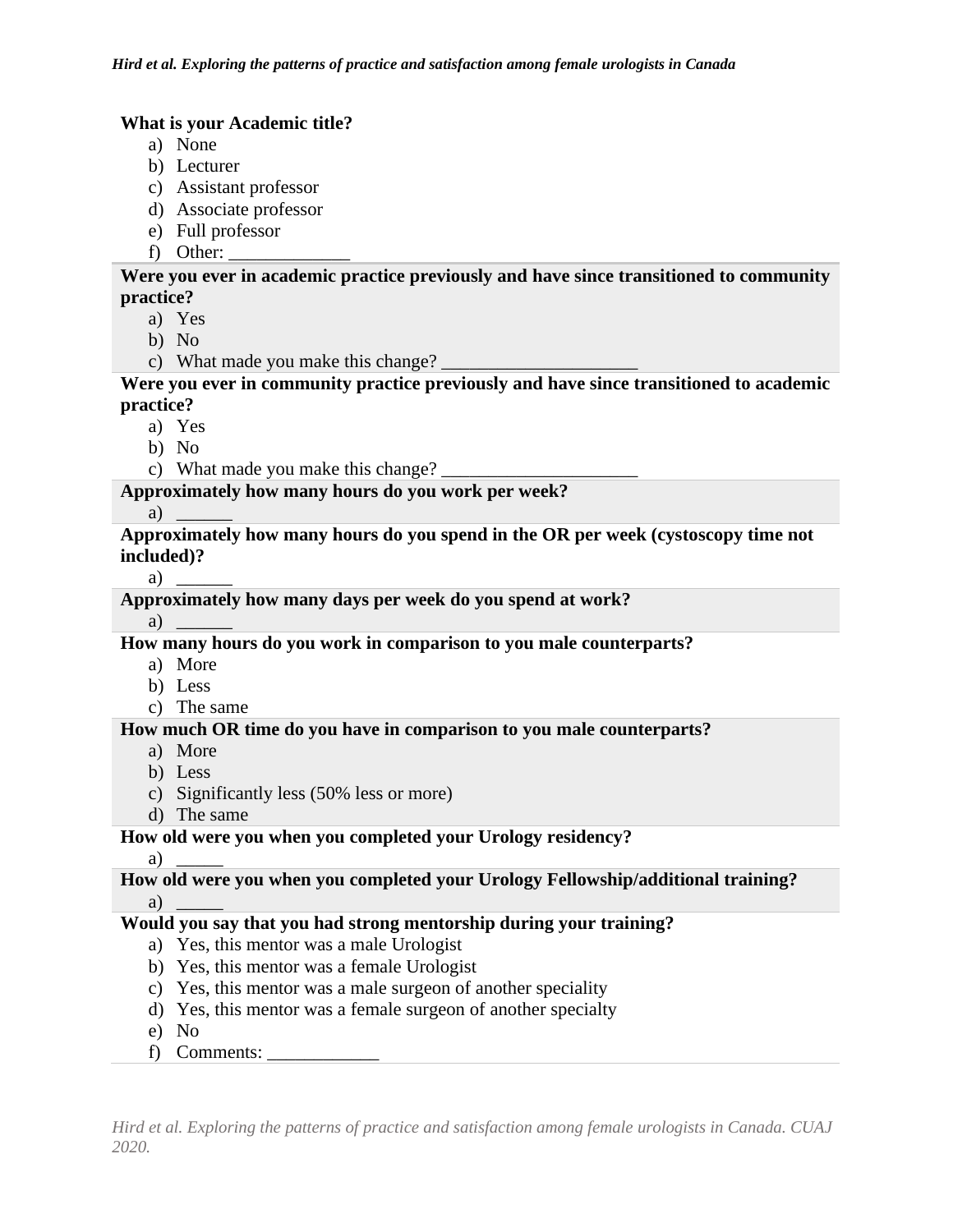# **Would you say it was difficult to find a mentor during your training?**

- a) Yes
- b) No
- c) If yes, explain:

# **What is your current marital status?**

- a) Single
- b) Married
- c) Separated/Divorced
- d) Remarried
- e) In a relationship
- f) Prefer not to answer

# **Do you have any children?**

- a) Yes
- b) No
- c) If yes, how many?

# **When did you have your first child?**

- a) Before residency
- b) During residency
- c) During Fellowship
- d) After becoming a Staff

# **How old were you when you had your first child?**

a) \_\_\_\_\_

### **How old were you when you had your last child?**

a)

# **How much time off did your take from your practice for maternity leave?**

#### a) \_\_\_\_\_

**Did you have any pregnancy complications you believe may have been related to your work schedule or work environment (e.g. long hours, exhaustion, radiation exposure, call, etc.)?**

- a) Yes
- b) No
- c) Specifics are not required, but if you would like to explain:

# **Do you take primary role in running the home?**

- a) Yes
- b) No
- c) Its shared, approximately 50/50

### **Do you take the primary role in childcare?**

- a) Yes
- b) No
- c) Its shared, approximately 50/50

# **On the whole, how much satisfaction do you derive from your family life?**

- a) Quite a lot
- b) A little
- c) Not very much
- d) None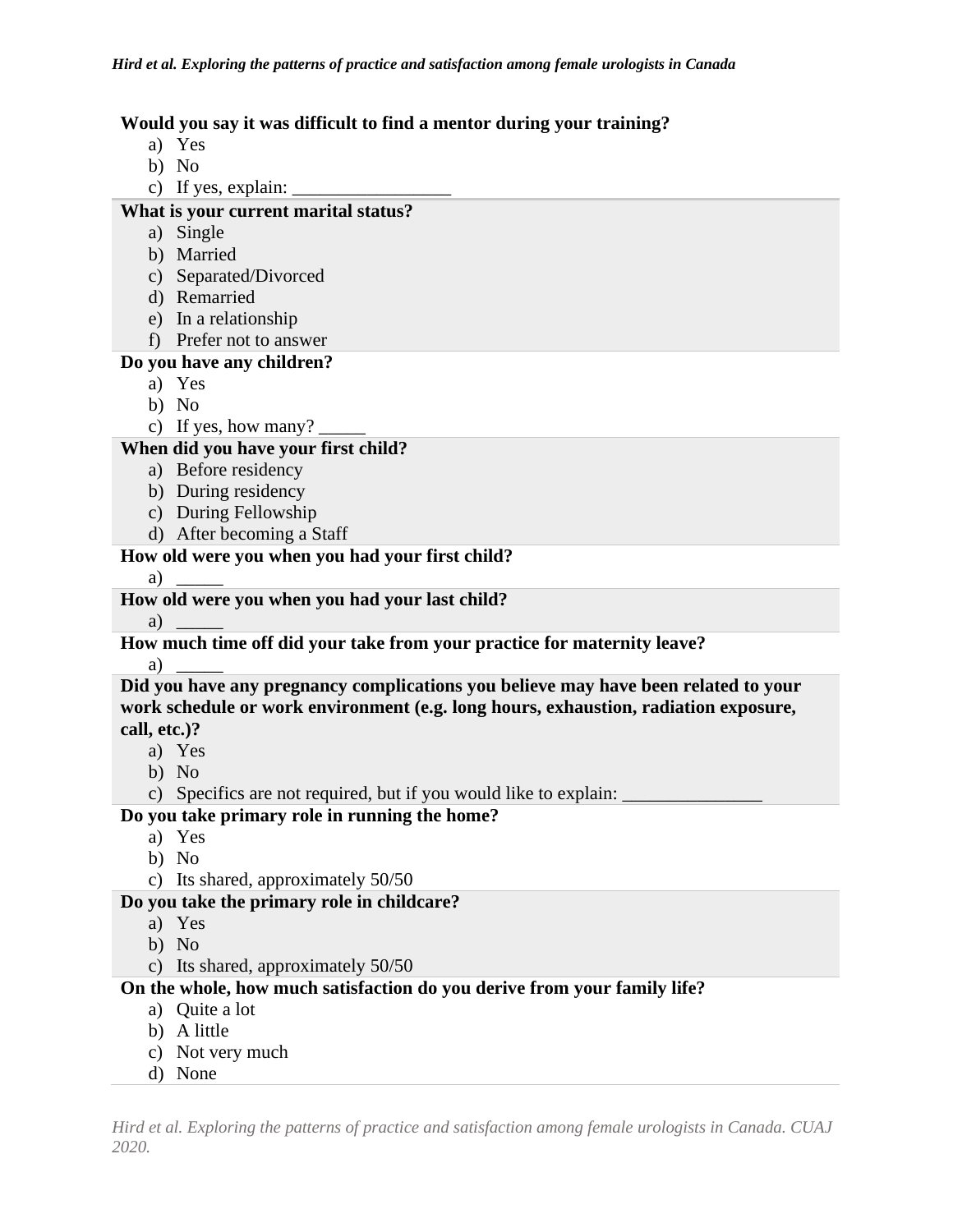**Do you feel that your personal life and family responsibilities have compromised your career?**

- a) Yes
- b) No
- c) If yes, please explain:

**Do you feel that your career has compromised your personal life and family responsibilities?**

- a) Yes
- b) No
- c) If yes, please explain:

# **Do you think you would have more children if you had a less demanding job?**

- a) Yes
- b) No

**If your daughter expressed interest in pursuing a career in Medicine, would you encourage her to do this?**

- a) Yes
- b) No

**If your son expressed interest in pursuing a career in Medicine, would you encourage him to do this?**

- a) Yes
- b) No

**As far as you and your family are concerned, would you say that you are satisfied with your current financial situation?**

- a) Yes
- b) No

**Do you think you are paid less when compared to your male counterparts?**

- a) Yes
- b) No

**Have you ever experienced discrimination in the workplace that you feel is related to your gender?**

- a) Yes
- b) No
- c) If yes, please explain:

**If yes, from whom (check all that apply):**

- a) Colleague
- b) Patient
- c) Patient's family
- d) Allied health
- e) Nurses
- f) Other:

### **Has a patient ever declined examination based on your gender?**

- a) Yes,  $>10$  times
- b) Yes,  $< 10$  times
- c) No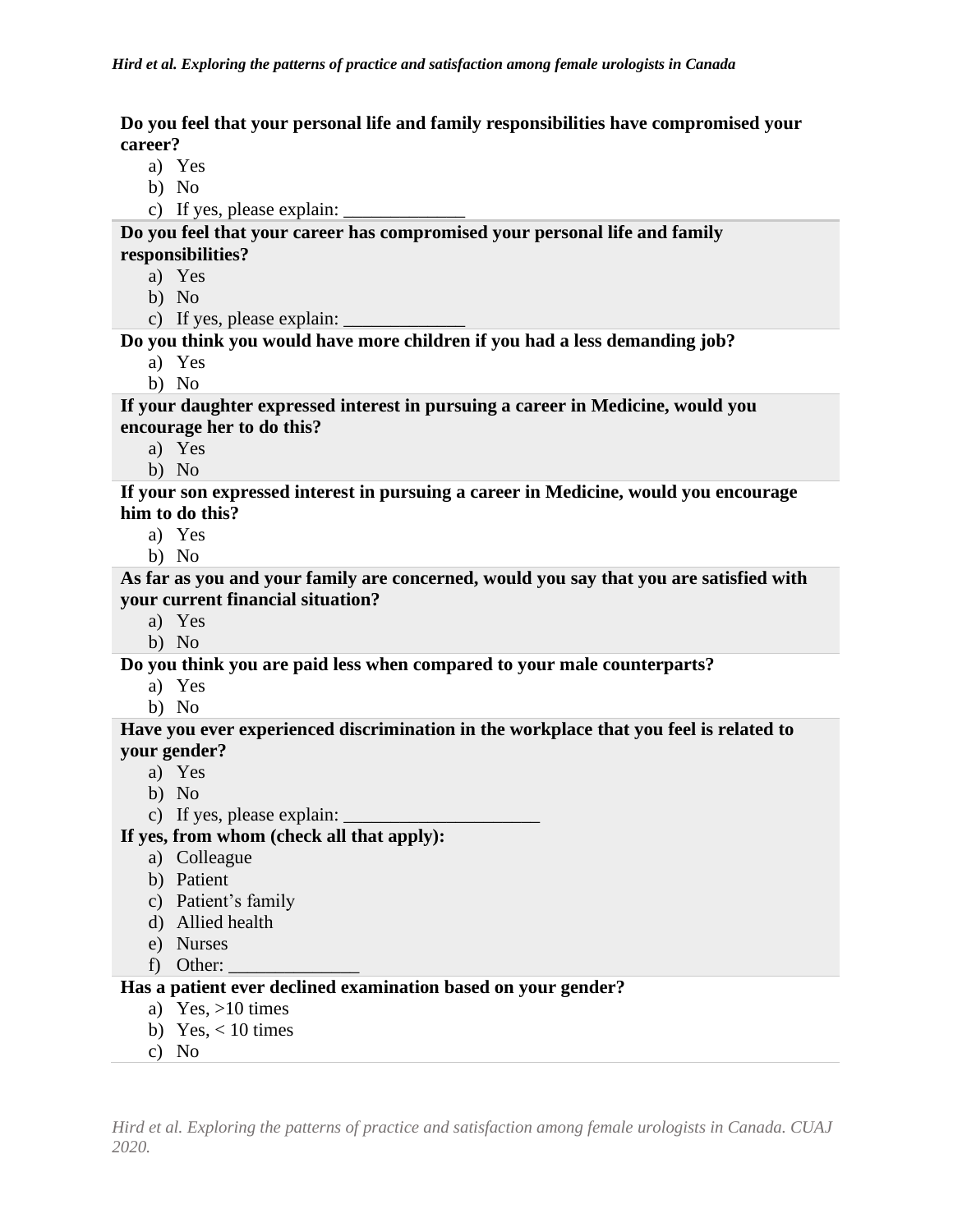# **What would you say is the greatest cause of dissatisfaction in your practice? (Check all that apply)**

- a) Pigeonholing
- b) Lack of mentorship
- c) Inadequate compensation
- d) Personal/family stressors
- e) Financial/resource constraints within the health care system
- f) Seeing more time-consuming patients in clinic
- g) Less operative time than my male counterparts
- h) I do not have any significant job dissatisfaction
- i) Other:

# **How do you practice differently than your male counterparts?**

a)  $\overline{\phantom{a}}$ 

# **Do you feel you spend more, the same, or less time with patients compared to your male colleagues?**

- a) More
- b) Less
- c) The same

# **If you had to choose your speciality again, would you still choose Urology? If yes, would you choose the same sub-specialization?**

- a) Yes, I would choose Urology again
- b) Yes, I would choose Urology but a different subspecialty
- c) No, I would choose a different surgical specialty
- d) No, I would choose a non-surgical specialty
- e) No, I would choose a career outside of medicine

# **Are there any other questions you feel would have been important to ask? Do you have any other comments or suggestions?**

a)  $\overline{\phantom{a}}$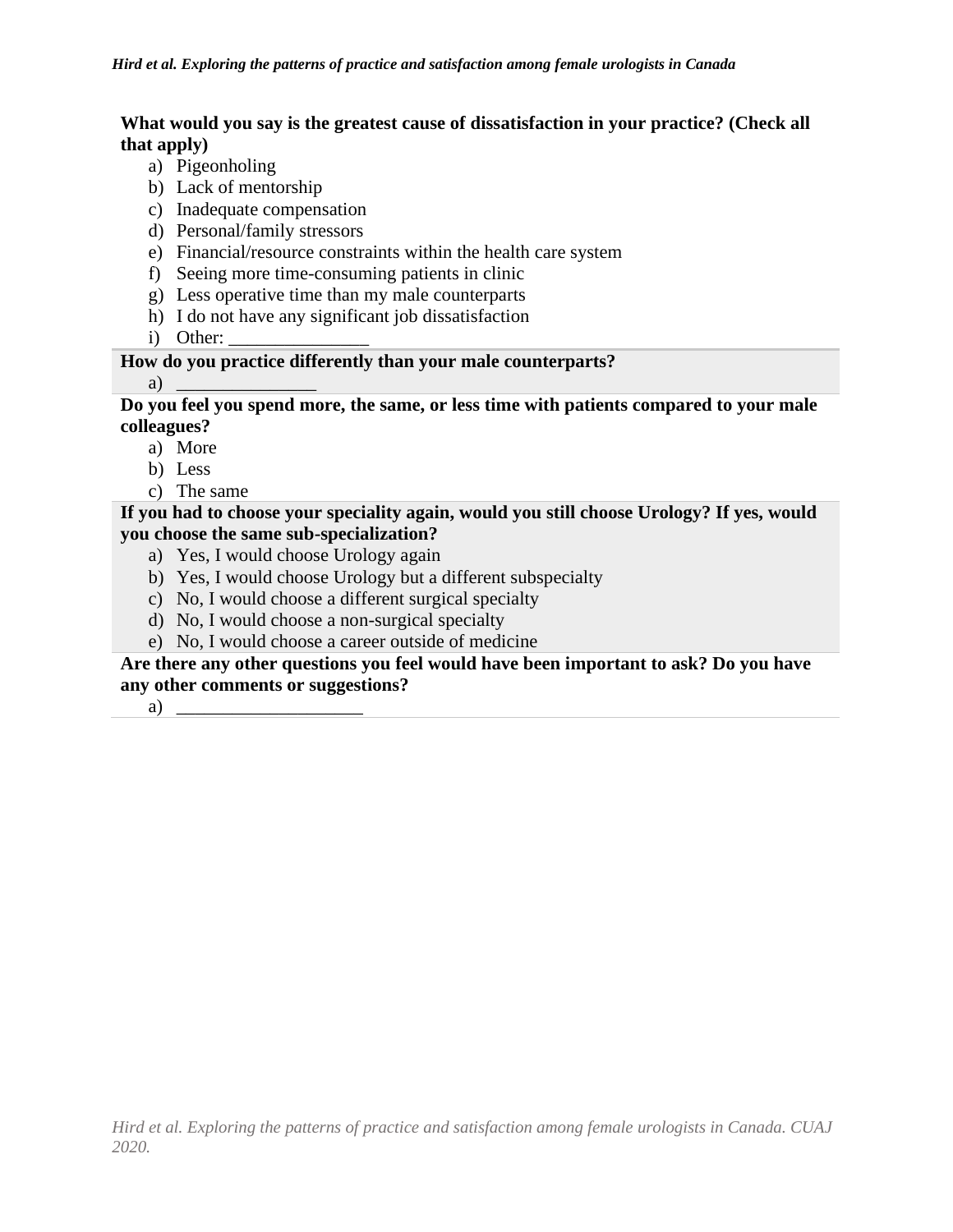# *VERSION FRANÇAISE*

### **Depuis combien d'année pratiquez-vous?**

- a) >20 ans0-2
- b)  $10 \text{ ans}$
- c) 5-10 ans
- d)  $<$ 5 ans

# **Quelle est votre satisfaction globale de votre carrière?**

- a) Très satisfaite
- b) Quelque peu satisfaite
- c) Quelque peu insatisfaite
- d) Insatisfaite
- e) Commentaires:

#### **Quel fellowship ou spécialisation avez vous complété après votre résidence (cocher autant que s'applique)?**

- a) Endourologie
- b) Urologie Féminin
- c) Infertilité
- d) Neurourologie
- e) Oncologie
- f) Urologie Pédiatrique
- g) Transplantation
- h) Urologie Reconstructive
- i) Andrologie
- j) Autre (préciser): \_\_\_\_\_\_\_\_\_\_\_\_

# **Est-ce que votre pratique actuelle reflète votre formation spécialisé/fellowship?**

- a) Oui
- b) Non
- c) Commentaires:

# **Est ce que vous avez une Maitrise (Master's Degree) ou PhD?**

- a) Master's Degree
- b) PhD
- c) Aucun
- d) Autre (préciser):

# **Quand avez vous obtenu votre diplôme d'étude post-gradué (post-graduate degree)?**

- a) Avant votre étude en médecine
- b) Pendant votre étude en médecine
- c) Pendant votre résidence
- d) Pendant votre fellowship
- e) Lorsque patron
- f) Non applicable
- g) Autre (spécifié)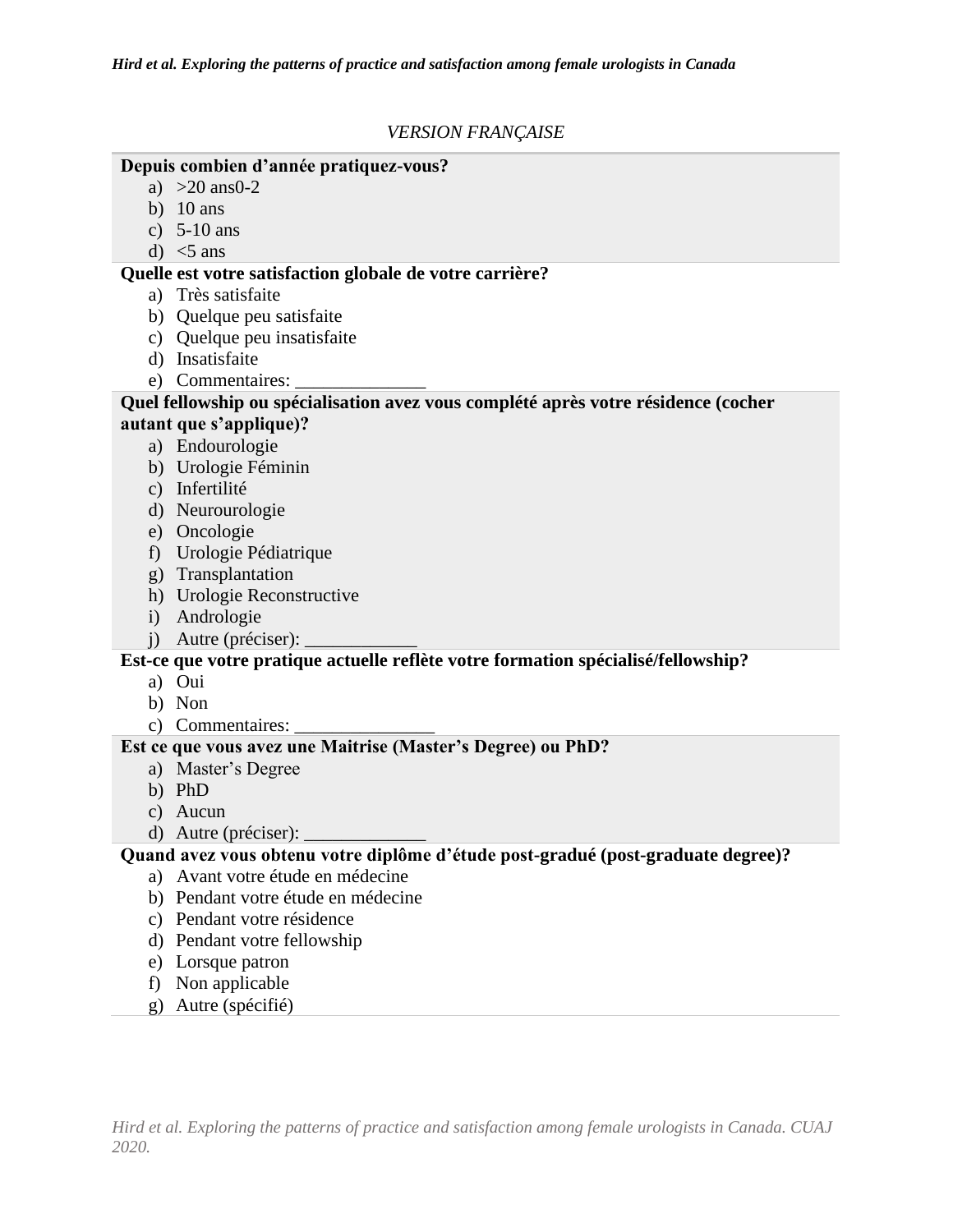# **Quelle est la nature principale de votre pratique actuelle?**

- a) Académique
- b) Communautaire

# **Quel est votre titre académique**

- a) Aucun
- b) Chargé de cours
- c) Professeur adjoint
- d) Professeur agrégé
- e) Professeur titulaire
- f) Autre (préciser):

# **Avez vous déjà été en pratique académique et vous avez maintenant changé vers une pratique communautaire?**

- a) Oui
- b) Non
- c) Si oui, pourquoi avez-vous fait le changement?

### **Avez vous déjà été en pratique communautaire et vous avez maintenant changé vers une pratique académique?**

- a) Oui
- b) Non
- c) Si oui, pourquoi avez-vous fait le changement?

# **Combien d'heure par semaine travaillez-vous approximativement?**

 $a)$ 

**Combien d'heure par semaine êtes vous en salle d'opération (cystoscopie non incluse) approximativement?**

 $a)$ 

# **Combien de jour par semaine travaillez-vous approximativement?**

a)

### **En comparaison avec vos collègues masculins, travaillez-vous autant d'heures?**

- a) Plus
- b) Égale
- c) Moins

### **Combien de temps en salle d'opération avez vous en comparaison avec vos collègues masculins?**

- a) Plus
- b) Égale
- c) Moins
- d) Significativement moins (50% ou moins)

### **À quel âge avez-vous complété votre résidence en urologie?**

a) \_\_\_\_\_

# **À quel âge avez-vous complété votre fellowship/ formation supplémentaire?**

a)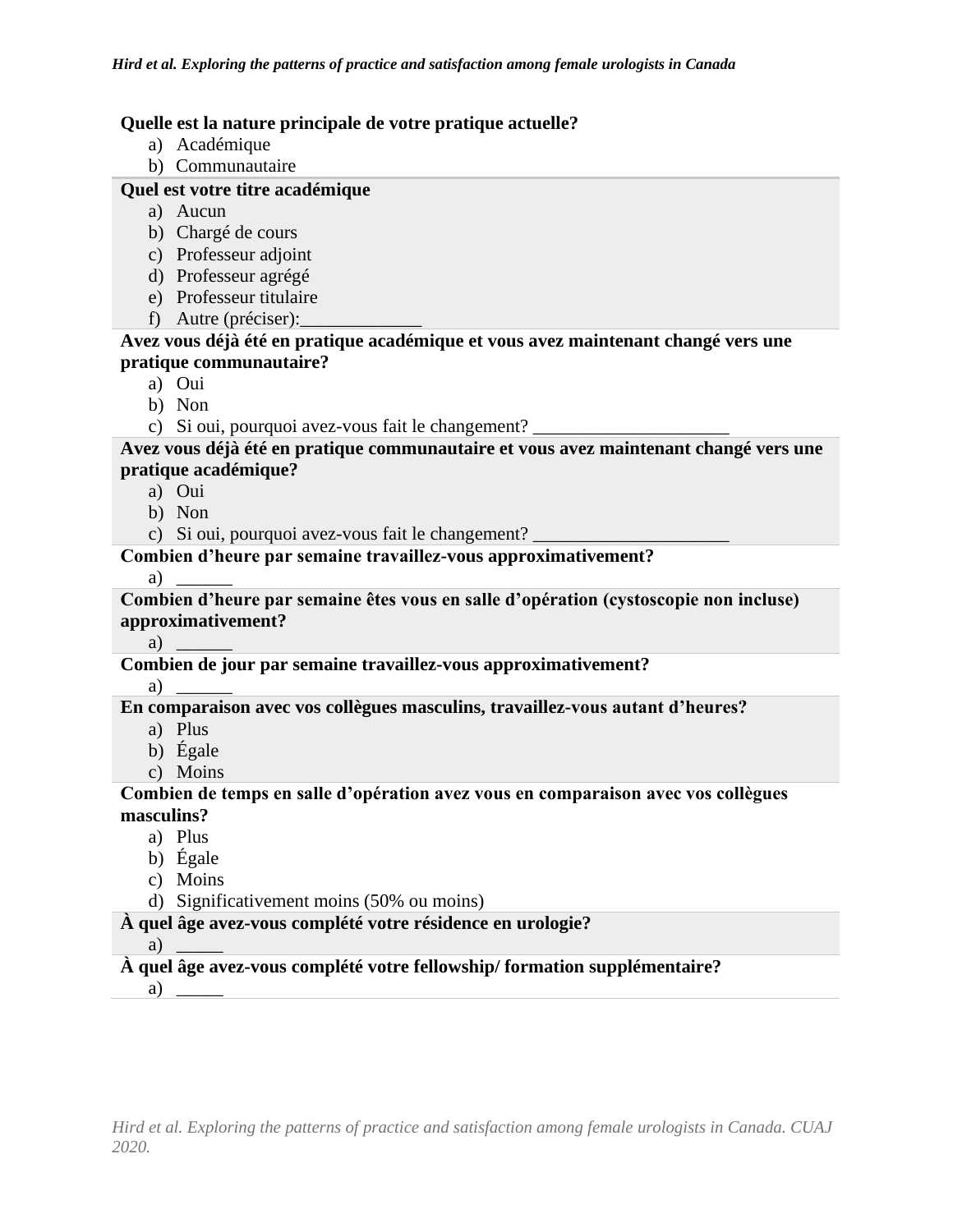#### **Diriez-vous que vous aviez un mentor fort durant votre formation?**

- a) Oui, il s'agissait d'un homme urologiste
- b) Oui, il s'agissait d'une femme urologiste
- c) Oui, il s'agissait d'un homme chirurgien d'une autre spécialité
- d) Oui, il s'agissait d'une femme chirurgienne d'une autre spécialité
- e) Non
- f) Commentaires:

### **Diriez-vous qu'il était difficile de trouver un mentor durant votre formation?**

- a) Oui
- b) Non
- c) Si oui, expliquez pourquoi svp:

# **Quel est votre statut marital actuel?**

- a) Célibataire
- b) En relation
- c) Mariée
- d) Séparée/divorcée
- e) Remariée
- f) Préfère ne pas répondre

### **Avez-vous des enfant(s)?**

- a) Oui
- b) Non
- c) Si oui, combien? \_\_\_\_\_

# **Quand avez-vous eu votre premier enfant?**

- a) Avant la résidence
- b) Pendant la résidence
- c) Pendant votre fellow
- d) Après être devenu patron

### **Quel âge aviez-vous lorsque vous avez eu votre premier enfant?**

a)

**Quel âge avez-vous eu votre dernier enfant?**

a) \_\_\_\_\_

**Quelle a été la durée de votre congé de maternité?**

a) \_\_\_\_\_

**Avez-vous eu des complication(s) obstétricale que vous pensez relié à votre horaire de travail ou a votre environnement de travail (ex : longue heure, fatigue, exposition au radiation, appels, etc.)**

- a) Oui
- b) Non
- c) Spécifications ne sont pas requises, mais si vous voulez expliquer:

### **Est-ce que vous avez le rôle principal dans la gestion de votre foyer/maison?**

- a) Oui
- b) Non
- c) Partagé 50/50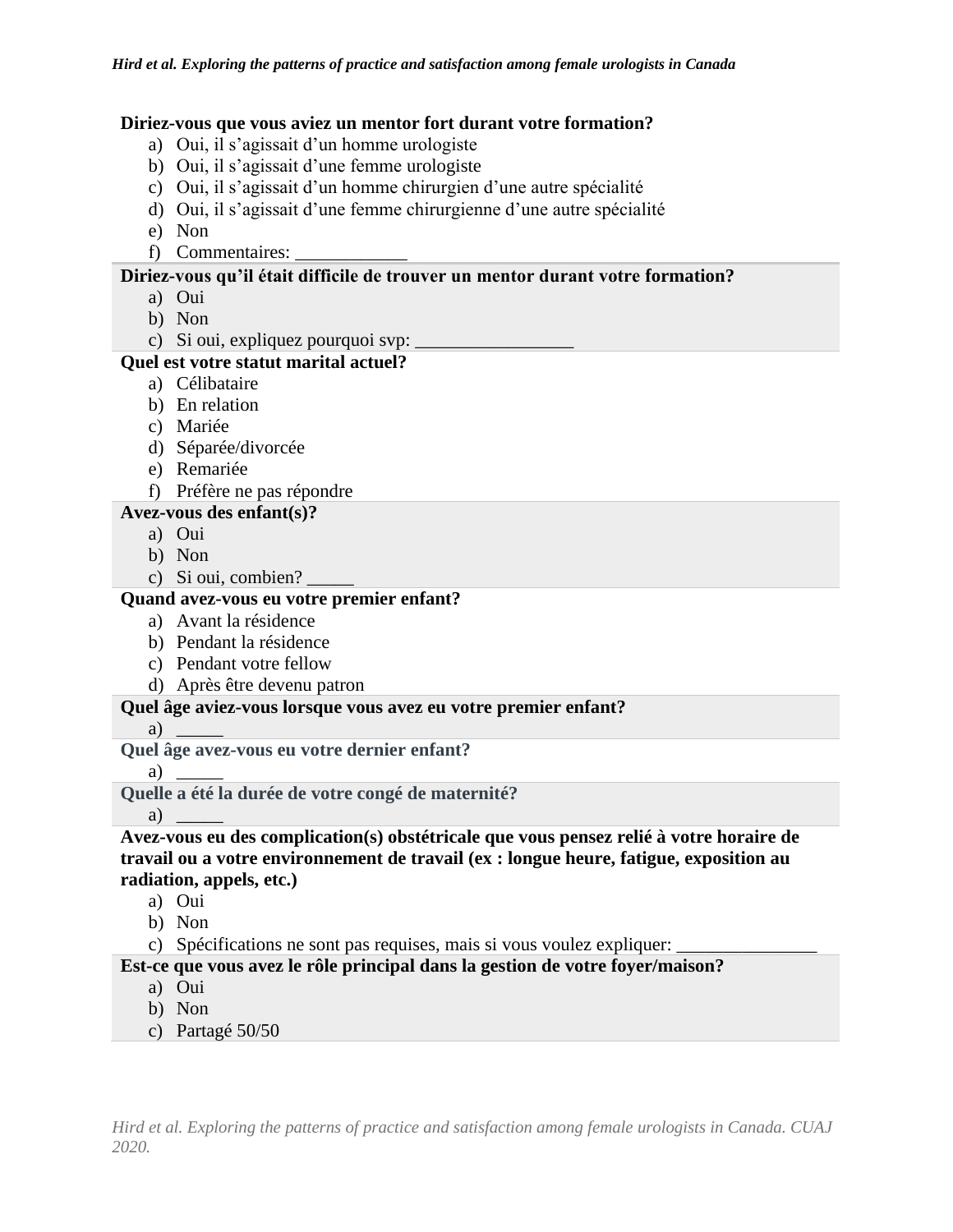### **Est-ce que vous avez le rôle principal dans l'éducation de vos enfants (childcare)?**

- a) Oui
- b) Non
- c) Partagé 50/50

**Dans l'ensemble quelle satisfaction retirez-vous de votre vie familiale?**

- a) Beaucoup
- b) Un peu
- c) Pas beaucoup
- d) Aucune

**Trouvez-vous que votre vie personnelle et vos responsabilités familiales ont compromis votre carrière?**

- a) Oui
- b) Non
- c) Si oui, svp expliquez:

**Trouvez-vous que votre carrière a compromis votre vie personnelle et vos responsabilités familiales?**

- a) Oui
- b) Non
- c) Si oui, svp expliquez:  $\overline{\phantom{a}}$

#### **Pensez-vous que vous auriez eu plus d'enfants si vous aviez eu un travail moins demandant?**

- a) Oui
- b) Non

**Si votre fille exprime le désire de poursuivre une carrière en médecine, l'encourageriezvous à le faire?**

a) Oui

b) Non

**Si votre fils exprime le désire de poursuivre une carrière en médecine, l'encourageriezvous à le faire?**

- a) Oui
- b) Non

**Prenant considération votre famille, diriez-vous que vous être satisfaite de votre situation financière actuelle?**

- a) Oui
- b) Non

**Pensez-vous être payé moins que vos collègues masculins?**

- a) Oui
- b) Non